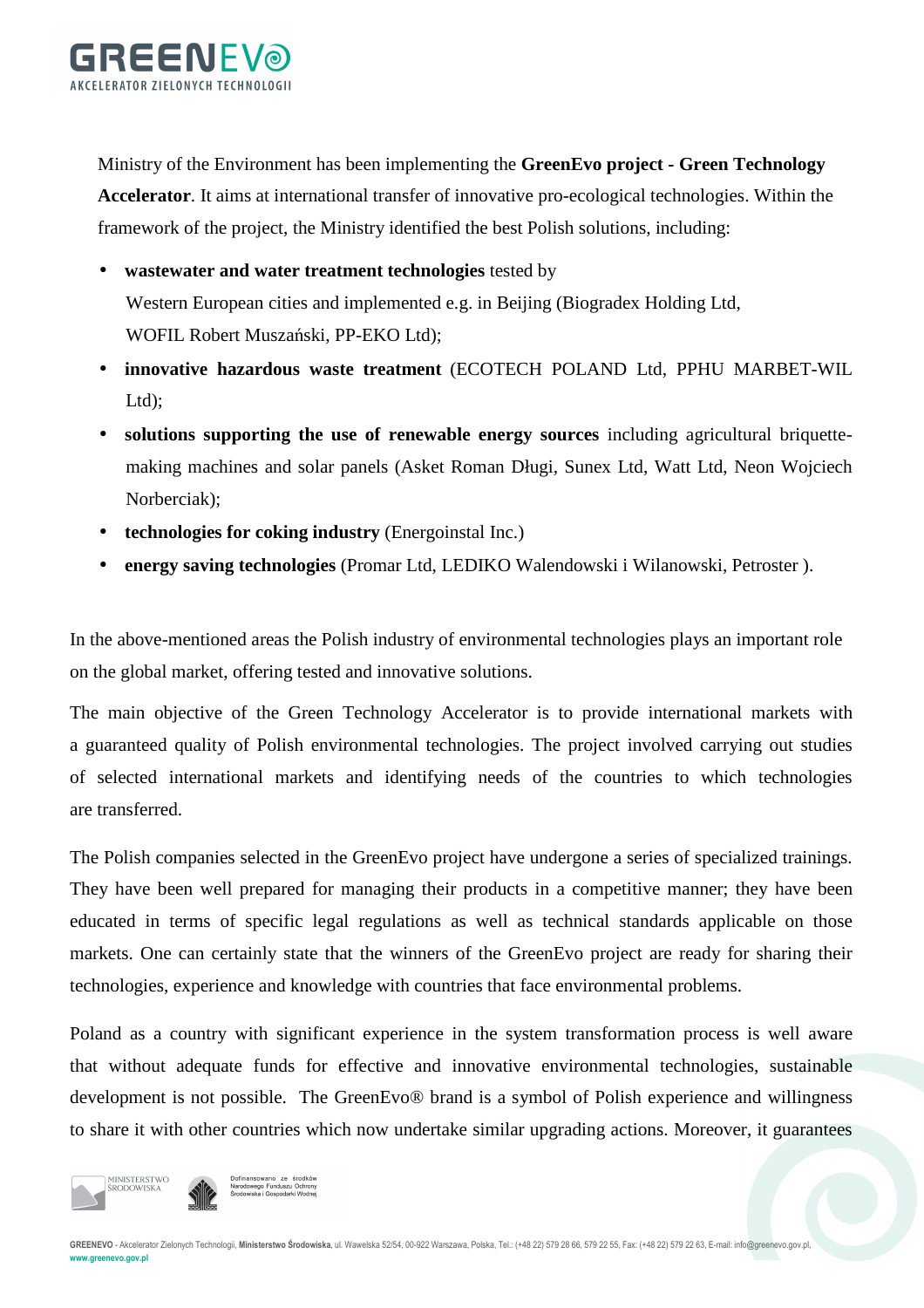

the quality of Polish technologies. The winners of the project comprise a group of the best and most innovative providers of green technologies being developed in Poland.

The aforementioned studies, which were carried out within the framework of the project, allowed for identifying and defining environmental protection problems occurring in Moldova.

This country faces a huge problem, namely that of neutralising of hazardous waste. It lacks adequate technologies, and where they do exist - their number is not sufficient. In many cases, hazardous waste, without any security measures, is stored in open containers outdoors.

It is possible to improve this situation by transfer of advanced technologies adapted to recycling of waste containing large amounts of pesticides.

The Enviromix technology offered by Ecotech Ltd, which is designed for neutralising and recycling of substances harmful to the environment is ideally suited to the conditions currently present in Moldova. This is an innovative solution that, unlike the other ones intended to provide stabilization, ensures low investment outlays and a lifetime safety guarantee for the environment. There are also some alternative solutions, i.e. SULTECH (provided by PPHU MARBET-WIL Ltd) which is equally effective in dealing with hazardous waste by stabilizing and solidifying them in sulphur concrete.

A serious problem faced by large cities in Moldova is a strong contamination of groundwater and lack of modern wastewater and water treatment plants. The solution to this problem may also be a transfer of the Biogradex® technology offered by Biogradex Holding Ltd which uses low-rate activated sludge to treat municipal and industrial sewage. A wastewater treatment plant based on the Biogradex® technology allows for multiplying the intensity of the treatment process, unlike other competitive solutions. Another, equally effective method of treatment of drinking and industrial water or sewage is the ozonation technology proposed by Wofil Robert Muszański. This solution is intended for all customers treating water in closed circulation systems, and unlike the competitive ones, all of its systems are fully computerized and monitored via the Internet, as a result of which it is possible to install them anywhere in the world while ensuring the full and prompt support.

Moldova is currently in the group of countries facing significant environmental pollution and shows great interest in alternative pro-ecological solutions for production of energy from renewable sources, which also allows for the intensive development of local agriculture. For this purpose, it is recommended to use straw briquetting machines. Such machines (BIOMASSER®)



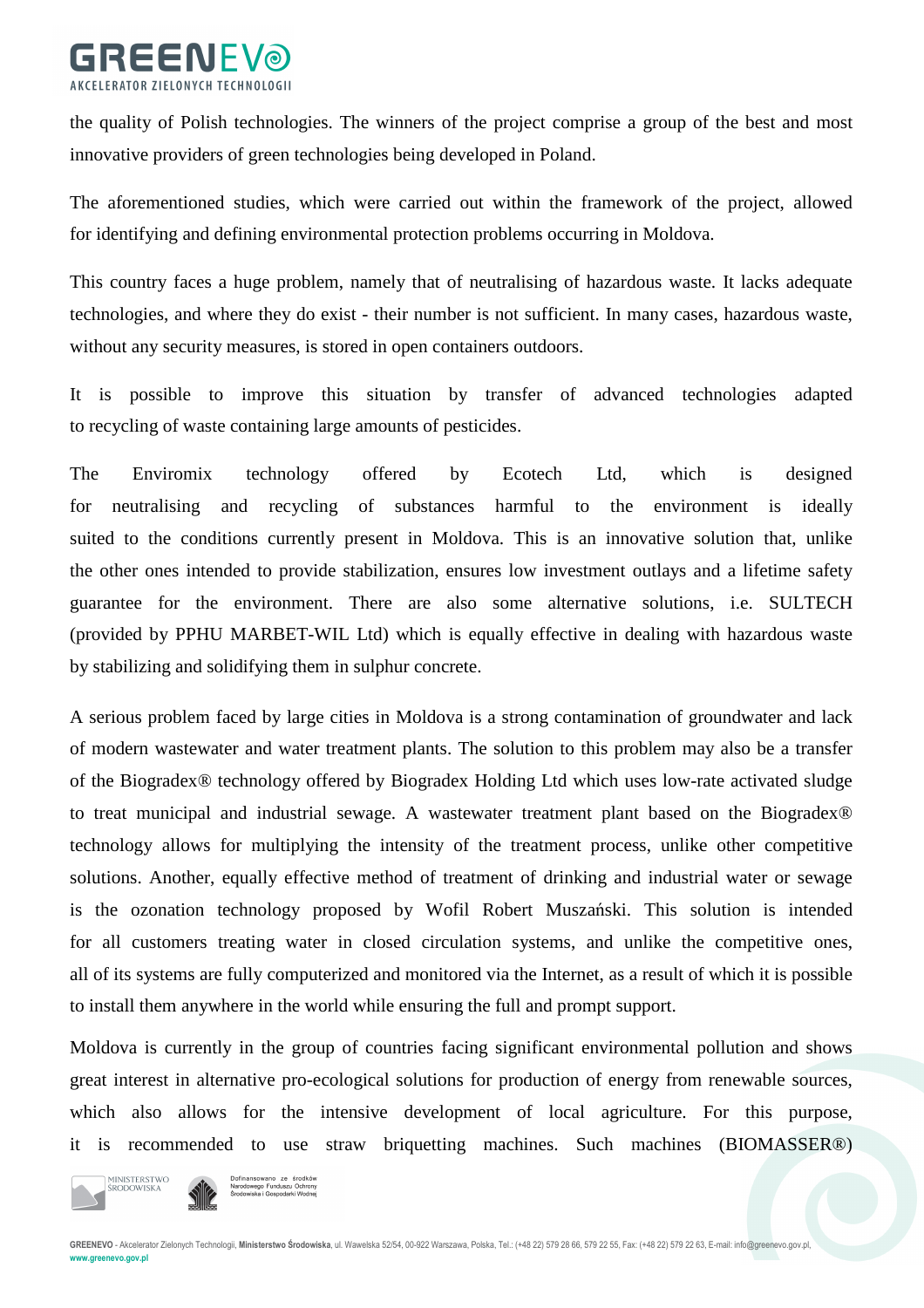

are manufactured by Asket Roman Długi. As a result of many straw and hay processing operations, they produce ecological Golden Carbon (Złoty Węgiel®). Unlike other briquetting technologies available on the market, it is possible to use damp agricultural biomass, without the need of drying it, at the lowest purchasing and operating costs of these machines.





GREENEVO - Akcelerator Zielonych Technologii, Ministerstwo Środowiska, ul. Wawelska 52/54, 00-922 Warszawa, Polska, Tel.: (+48 22) 579 28 66, 579 22 65, Fax: (+48 22) 579 28 55, Fax: (+48 22) 579 22 63, E-mail: info@greene

**www.greenevo.gov.pl**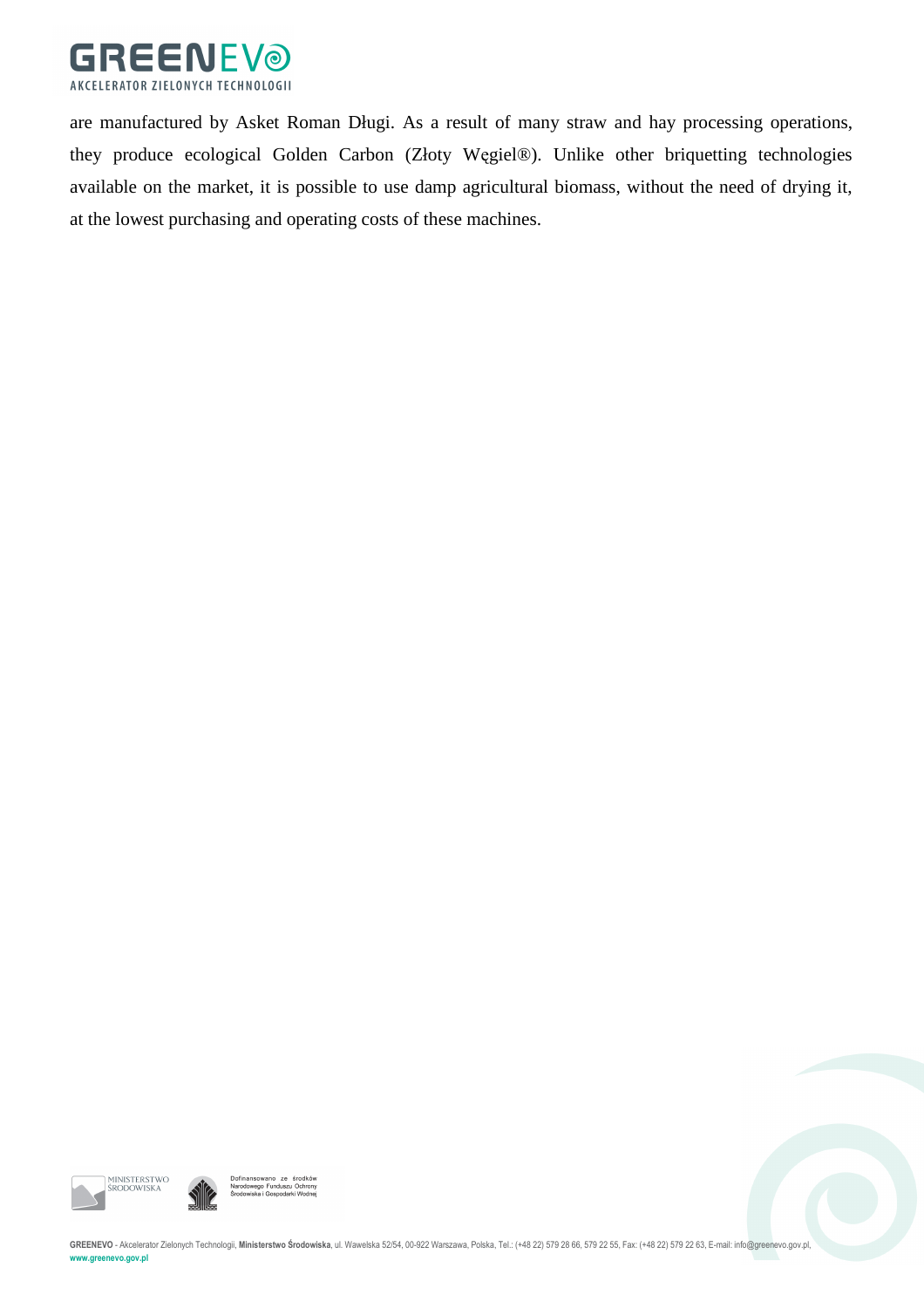

## **1. ASKET – Roman Długi**

*For those needing cheap fuel we offer simple, mobile BIOMASSER® machines for the production of ecological Golden Carbon (Złoty Węgiel®) of straw and hay. Unlike other technologies, we briquette damp agricultural biomass, without the need of drying it, at the lowest purchasing and operating costs of these machines, as well as provide full mobility of the plant.* 

BIOMASSER® technology includes briquetting straw at a humidity rate of 15%-30%, without the need of prior drying. The natural raw material is briquetted without adding any adhesives, binders, etc. and as a result, we obtain a 100% organic fuel - straw briquettes called "golden coal." Consumption of electricity for the production process is very low and amounts to  $40\div 70$  kWh on average per 1 ton of briquettes (depending on the plant size). This technology is based on the principle of compression of crushed biomass delivered to the screw chamber of the briquetting machine, which is pushed outside in the form of briquettes.

The briquetting technology of damp agricultural biomass BIOMASSER® offered by Asket Roman Długi is used in plants for the compaction of agricultural waste (mainly straw, grass) intended for energy purposes.

- o The machines are easy to use and require no special qualifications.
- o As there is no need to dry the raw material before briquetting, there is no fire risk.
- o Low costs of purchasing and maintenance of dryer.

This is the latest solution offered by BIOMASSER® MOBILE. This is a complete set of straw and grass briquetting machines built on a wheel trailer to be used in the field, directly by the stack. The production line is composed of a feed table for straw bales, a mill, chaff pods and briquetting devices. The machines are powered from the electricity network or an engine-generator. The last time the company manufactured BIOMASSER® MOBILE was for a Swedish customer; this machine is powered from an engine-generator mounted on a wheel trailer. Its capacity amounts to 420kg/h.

> Barbara Pokrzywa 61-362 Poznań, Forteczna 12a Phone: Direct: . +48 61 879 33 93 e-mail. b.pokrzywa@asket.pl



**MINISTERSTWC** 

GREENEVO - Akcelerator Zielonych Technologii, Ministerstwo Środowiska, ul. Wawelska 52/54, 00-922 Warszawa, Polska, Tel.: (+48 22) 579 28 66, 579 22 55, Fax: (+48 22) 579 22 63, E-mail: info@greenevo.gov.pl **www.greenevo.gov.pl**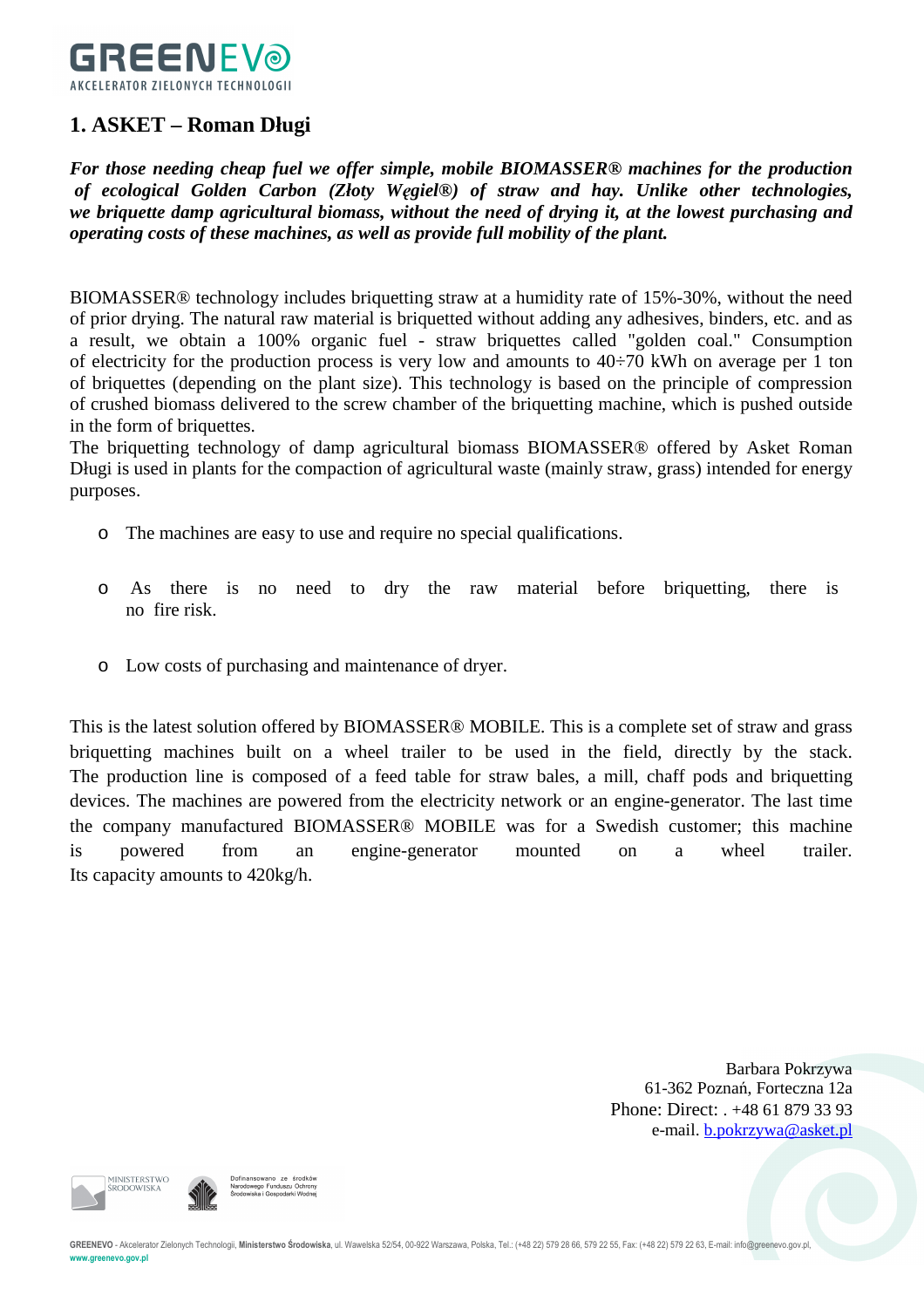

# **2. BIOGRADEX Holding Ltd**

*For entrepreneurs who are looking for an efficient way to get rid of unnecesInc.ry liquid waste we offer wastewater treatments using the Biogradex® technology. Unlike the competitive ones, our solution is innovative and allows for multiplying the intensity of the treatment process.* 

The Biogradex® solution is an effective technology of wastewater treatment using an activated sludge method which allows for the protection of water against pollution. The uniqueness of the Biogradex® technology involves the application of additional physical treatment in the wastewater treatment process - a vacuum system is used in order to degas a mixture of activated sludge prior to its introduction to the secondary settling tank. As a result of this treatment, sludge flocs and liquid are removed from gas bubbles, which allows for increasing the amount of sediment in the process to MLSS = 7000-9000 mg/l and the effective sedimentation in the secondary settling tank.

- o The company holds appropriate patents for this technology not only Polish, but also European, American, Canadian, Australian, Brazilian, Russian and Japanese. This is an innovative solution, moving technology to a new level.
- o In comparison to the other wastewater treatment technologies, the Biogradex® solution increases the amount of sludge in the chambers by 80-100% and thus, the efficiency of a wastewater treatment process is considerably improved.
- o With the increased amount of activated sludge, the treatment process is very effective at low rate of energy consumption.
- o It also allows for reducing the cubic volume of buildings under construction, so it is cheaper than the well-known solutions applied worldwide. And in the case of upgrading the existing plants, it can increase their productivity and efficiency.

In cooperation with a Chinese partner, we designed and applied the Biogradex® technology in the wastewater treatment plants in Beijing, built in 2004, which previously had problems with obtaining a satisfactory result in the removal of nitrogen. 7 days after the implementation, the requested result was obtained due to increasing the concentration of activated sludge in chambers to  $6kg/m<sup>3</sup>$ . The "Biogradex $\circledR$ " plant is mounted on one of the four routes of the flow of Q = 120,000 m<sup>3</sup>/d, whose calculation flow for the existing technology was  $Q = 90,000 \text{ m}^3/\text{d}$ . Thus, the Biogradex® technology, despite the overload, has obtained better results than technology working on a parallel route, where the flow was  $Q = 90,000 \text{ m}^3/\text{d}$ .

> Andrzej Nazar 82-300 Elblag, Robotnicza 55, with a note "Przegródka 12" Phone: Direct: + 48 55 239 43 03 e-mail: nazar@biogradex.pl

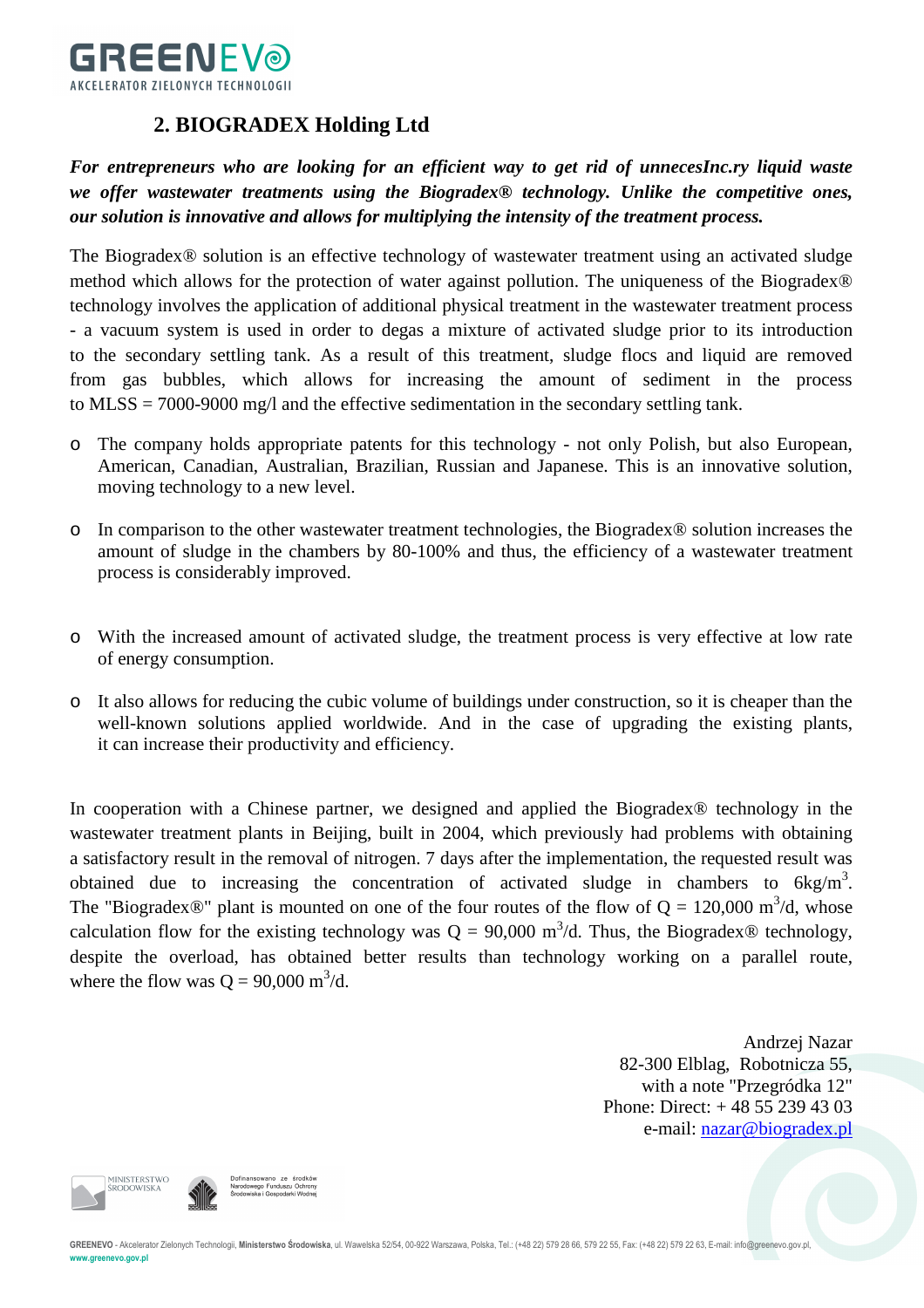

## **3. ECOTECH POLAND Ltd**

*For those needing an effective and cheap way to neutralise or recycle hazardous and toxic waste, we offer the innovative EnviroMix technology. Unlike other stabilization solutions, it is intended to provide low investment outlays and a lifetime Inc.fety guarantee for the environment.* 

The stabilization process, being the basis for EnviroMix®, is a recognized global technology providing excellent results in chemical bonding and stabilization of hazardous waste. The use of such stability measures is supported by independent academic research and meets regulatory requirements in many countries. This process is used on an industrial scale for processing thousands of tons of contaminated soils, sediments, mine waste and by-products of industrial processes.

The application of the EnviroMix<sup>®</sup> technology allows for neutralising of contaminated soil, sludge and other solid waste containing both organic and inorganic compounds and minerals.

The EnviroMix® solution is considered to be the leading one in the processes of binding and stabilization of many types of hazardous waste and it represents a breakthrough in their neutralization. The stabilization of hazardous waste using the EnviroMix® technology is much more effective than the methods applied at present, which are based on the use of Portland cement.

- o The company holds appropriate patents for this technology not only Polish, but also European, American, Canadian, Australian, Brazilian, Russian and Japanese. This is an innovative solution, moving technology to a new level.
- o In comparison to the other wastewater treatment technologies, the Biogradex® solution increases the amount of sludge in the chambers by 80-100% and thus, the efficiency of a wastewater treatment process is considerably improved.
- o With the increased amount of activated sludge, the treatment process is very effective at low rate of energy consumption.
- o It also allows for reducing the cubic volume of buildings under construction, so it is cheaper than the well-known solutions applied worldwide. And in the case of upgrading the existing plants, it can increase their productivity and efficiency.
- o Excellent efficiency of the technology e.g. in relation to heavy metals, chlorinated pesticides, cyanide, PAHs and benzopyrene.
- o Due to the character of binding pollutants by magnesium compounds, the EnviroMix® technology is resistant to the washing of pollutants.
- o The main distinguishing feature of the technology is that it considerably reduces the need for a stabilizing material in relation to the waste unit mass.



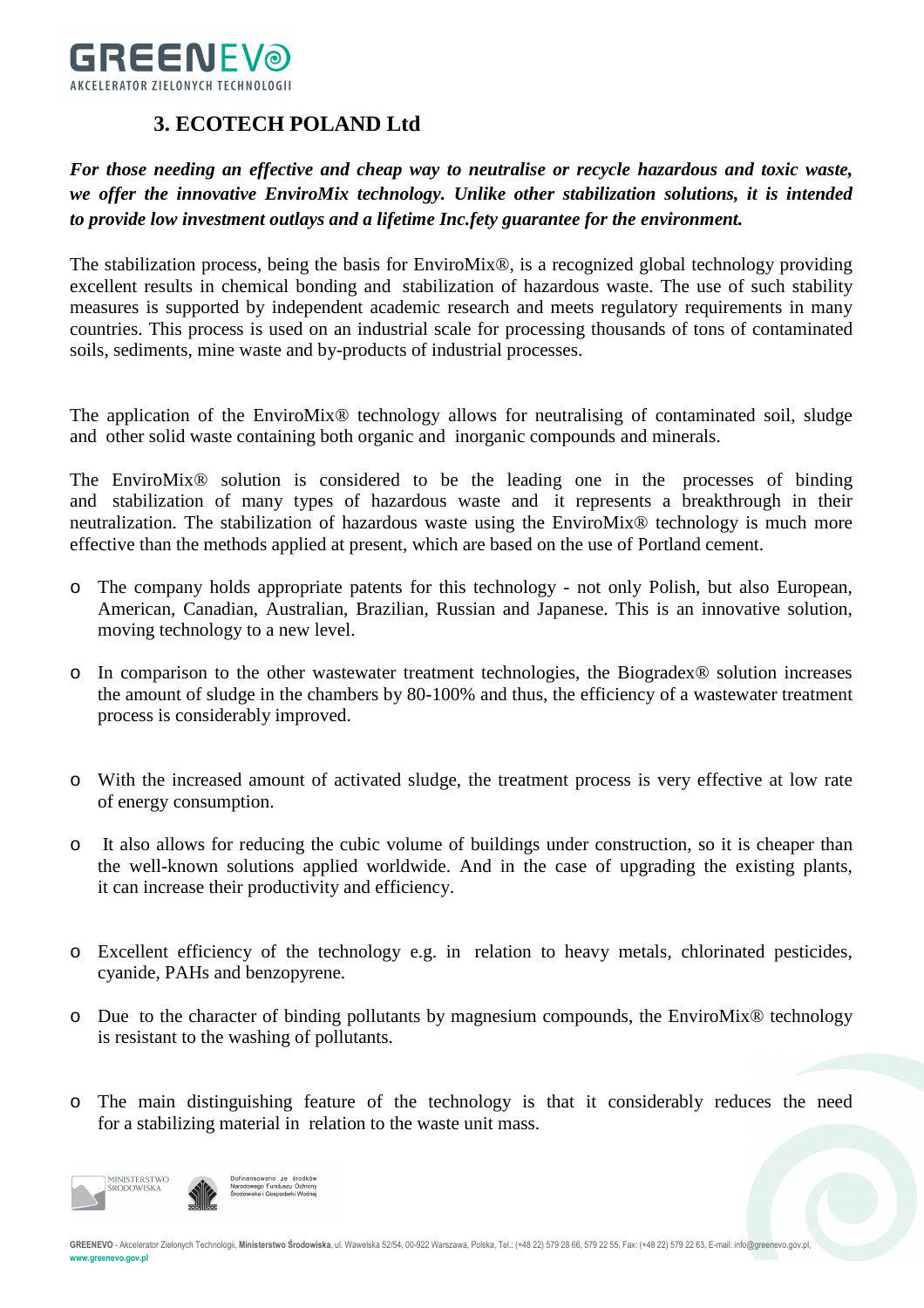

This technology is particularly interesting due to the tightening of the EU law provisions governing the neutralising and storage of hazardous and industrial waste. These regulations require that waste be neutralised prior to its storage and, if possible - first undergo the recycling process.

> Marek Bukała 05-092 Łomianki, Warszawska 31 Phone: Mobile: +48 509 038 848 e-mail: bukala@ecotech.com.pl

Dominik Wojewódka 05-092 Łomianki, Warszawska 31 Phone: Mobile: +48 512 462 337 e-mail: wojewodka@ecotech.com.pl





GREENEVO - Akcelerator Zielonych Technologii, Ministerstwo Środowiska, ul. Wawelska 52/54, 00-922 Warszawa, Polska, Tel.: (+48 22) 579 28 66, 579 22 65, Fax: (+48 22) 579 22 63, E-mail: info@greenevo.gov.pl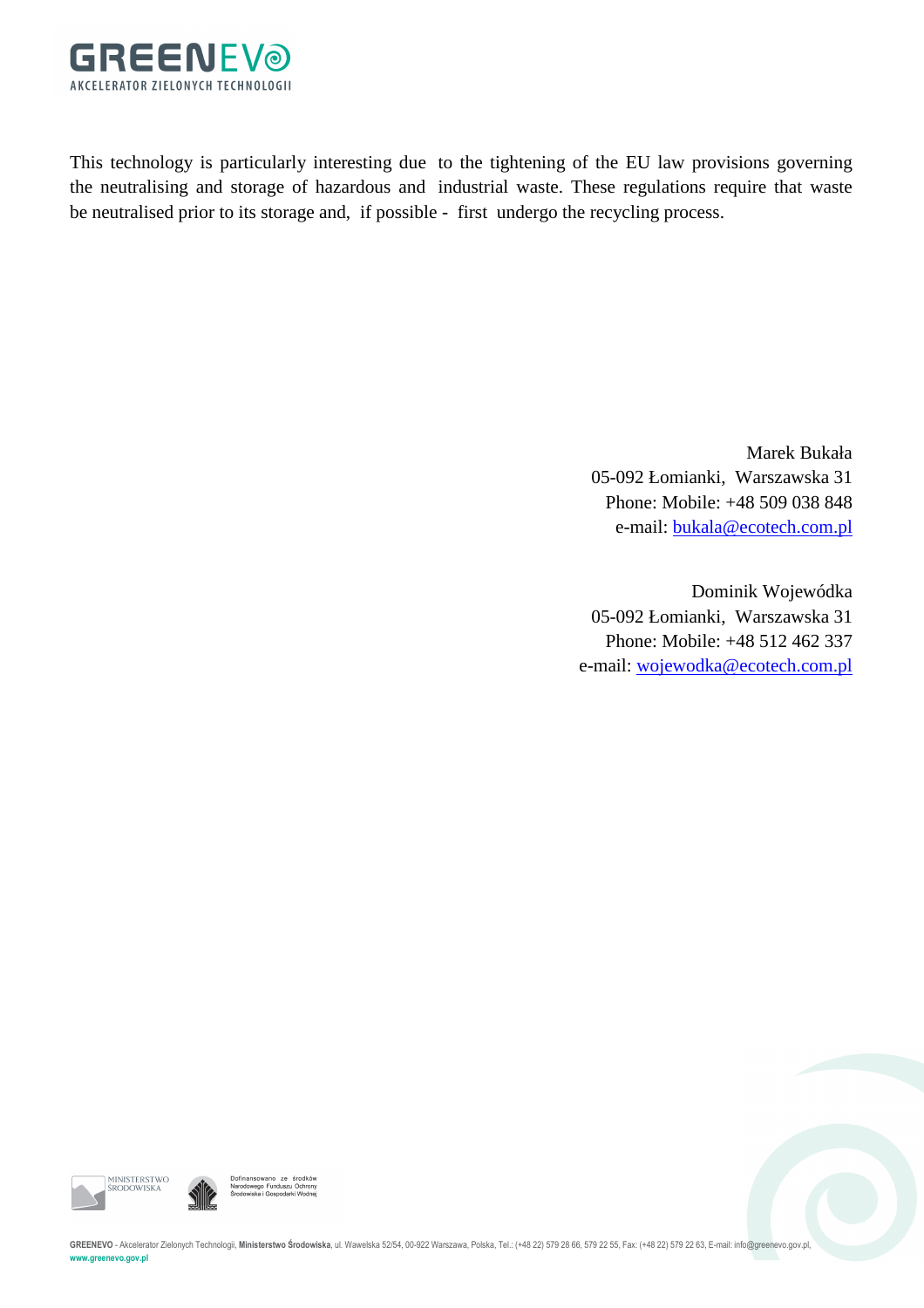

#### **4. PP-EKO Ltd**

*For customers in the aerospace and galvanic industries, needing very clean water for their processes, we offer ROVAPO - a closed water circulation technology - "zero discharge". Unlike other solutions, here the amount of consumed electricity and generated waste is minimized, ensuring the high rate of water recovered for re-use (over 95%).* 

**ROVAPO is** an in-house developed solution of PPEKO**.** This is a family of systems of a "zero-discharge" type permitting the full recovery of water from sewage. Depending on the industry, it is used for the production of:

- a) water with conductivity of<10 ms (demineralized water) e.g. used in galvanic processes;
- b) deionized water of the pharmaceutical quality;
- c) water with parameters that make it possible to re-use it in production processes.

Our technology is a result of a specific knowledge of the whole team and is confirmed by a number of patents for galvanic applications. It comprises a series of treatment steps allowing to achieve the target objective: selection of streams and chemical treatment, membrane systems and evaporation systems.

The ROVAPO technology has been designed for galvanic sewage. In some cases, it may be enhanced with other components allowing it to be used for sewage other than galvanic - pre-treated chemically with biologically activated sludge utilizing UF membranes (MBR - AeroMem<sup>TM</sup>).

- o This technology allows for the recovery of wastewater with the efficiency above 98% (including the recovery of high-quality water from sewage susceptible to biological treatment).
- o It is based on in-house developed software ensuring automatic work of the plant, regardless of the variable quantity and composition of wastewater from the production process, and guaranteeing its constant efficiency.
- o It allows for minimizing the amount of solid waste the only waste is sludge from chemical treatment and Inc.lt concentrate containing approximately 50% of dry matter.

In 2006 PP-EKO Ltd. realised a "turnkey" undertaking for WSK PZL "Świdnik" based on an in-house concept and own projects - this was the first modern wastewater treatment plant created on such scale in Poland, with a closed water circulation from a new electroplating plant. Instead of electroplating



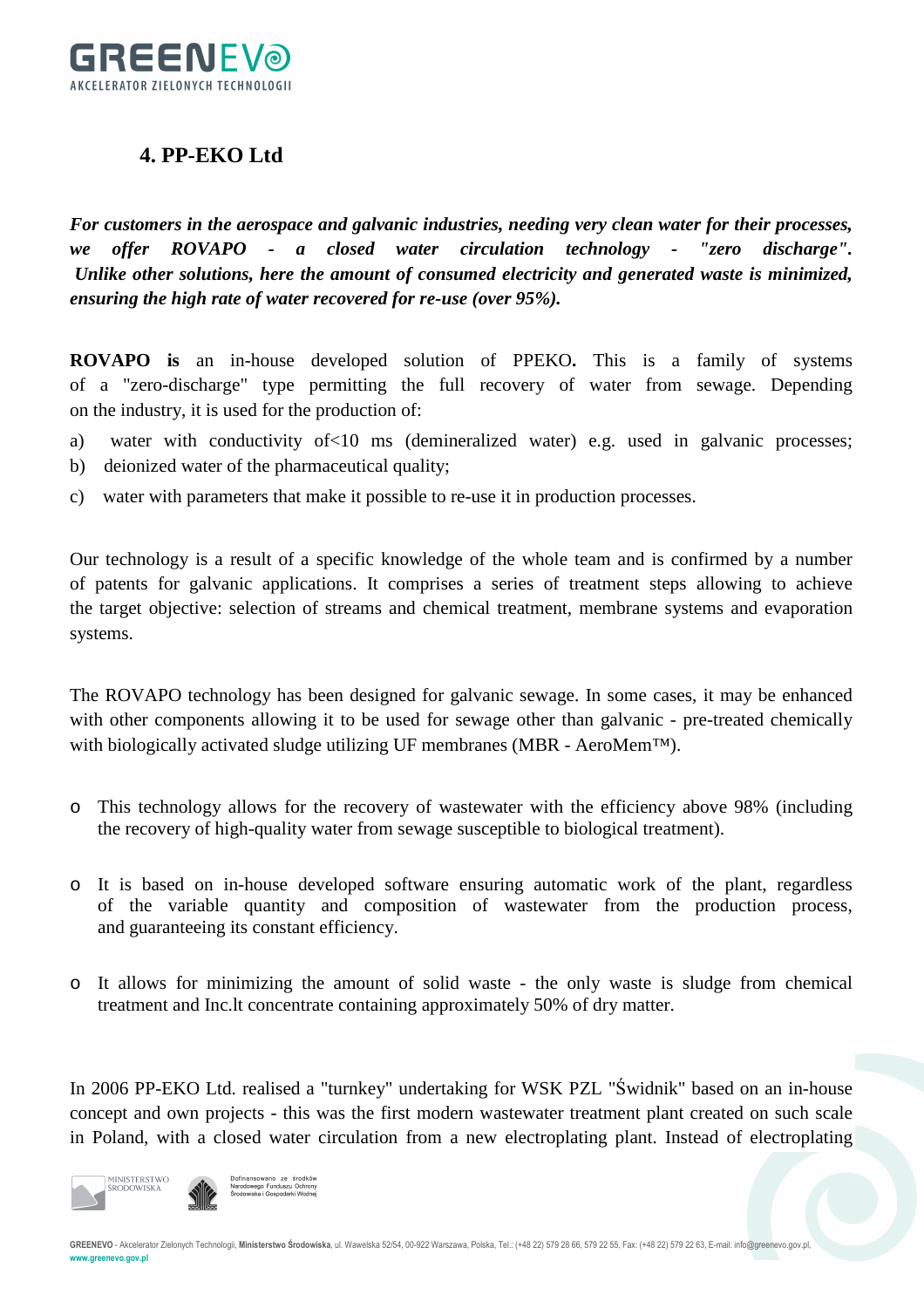

wastewater discharged in the classical treatment process to the municipal sewerage system (which results in the lack of ability to meet certain parameters required by water supply companies), there is high-quality demineralized water created from sewage, having strictly guaranteed parameters, which is returned to production processes in modern electroplating plant manufacturing aerial components.

> Wojciech Pietraszek; 03-680 Warszawa, Agatowa 12, Phone: Direct: +4822 519 60 32 Phone: Mobile: +48 602 704 632 e-mail: wpietraszek@ppeko.com.pl





GREENEVO - Akcelerator Zielonych Technologii, Ministerstwo Środowiska, ul. Wawelska 52/54, 00-922 Warszawa, Polska, Tel.: (+48 22) 579 28 66, 579 22 65, Fax: (+48 22) 579 28 55, Fax: (+48 22) 579 22 63, E-mail: info@greene